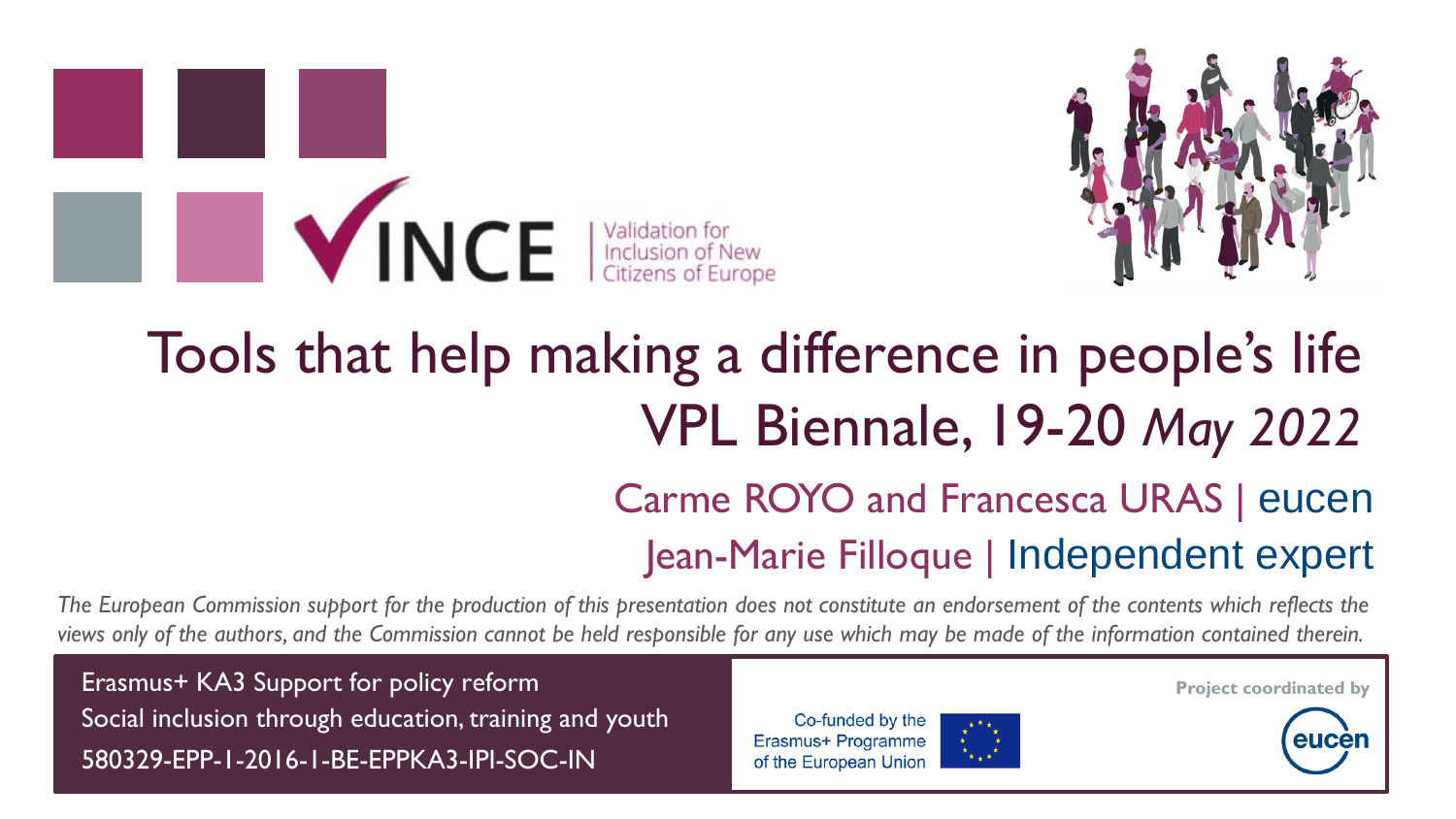#### **Background**



- **Increased number** of asylum seekers and migrants in Europe exponentially in the last decade
- The **legal barriers** for these individuals to start a new life in their host country are high at European and national levels and involve long waiting periods
- **Lack of documentation** makes the incorporation of newcomers to HE/VET studies or directly to the labour market very difficult
- **Language and cultural** barriers are a challenge
- **Validation** of formal, non-formal and informal learning might be of help in these situations
- However, staff attending newcomers are not always prepared they might not fully understand the situation of these individuals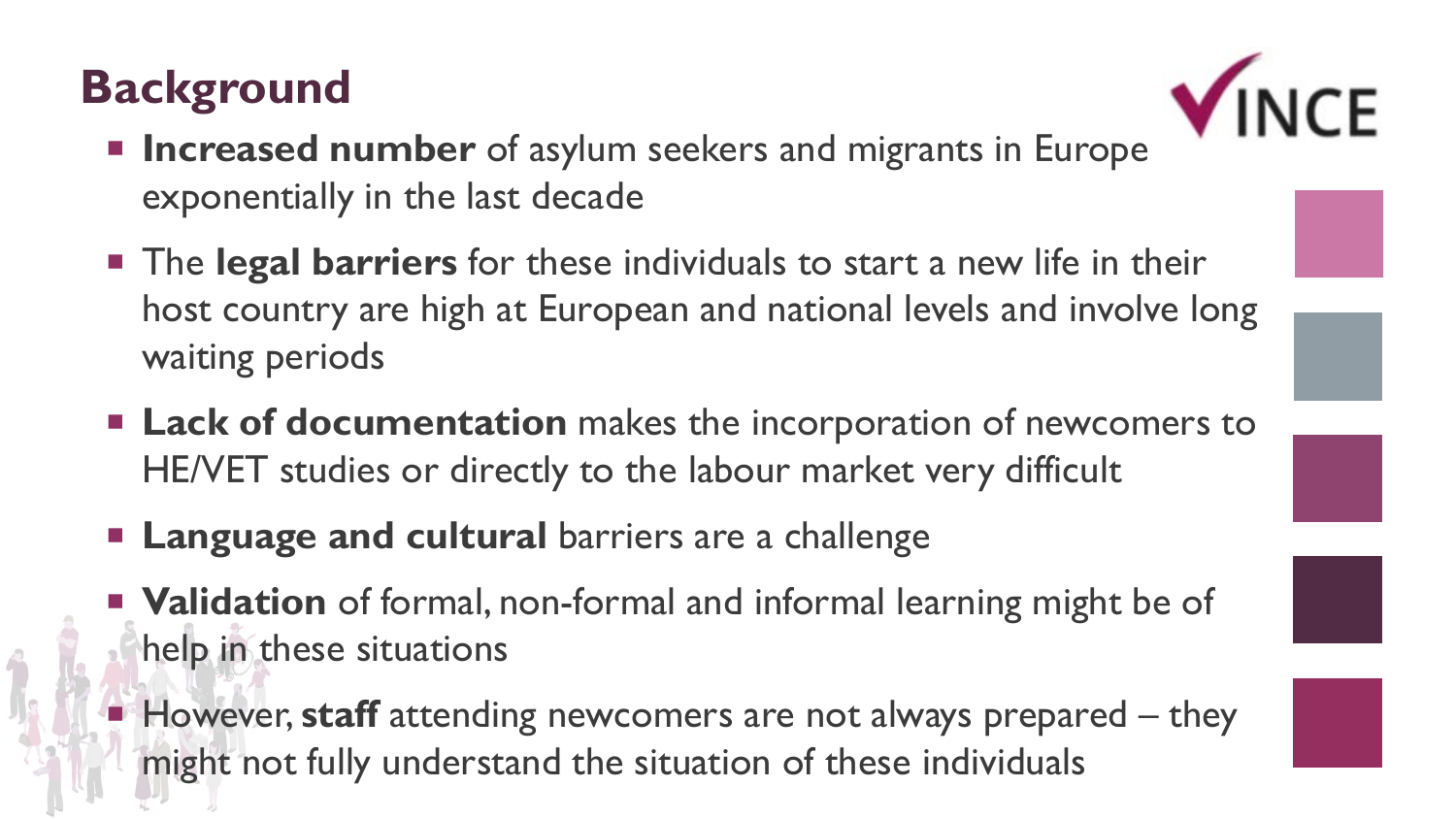

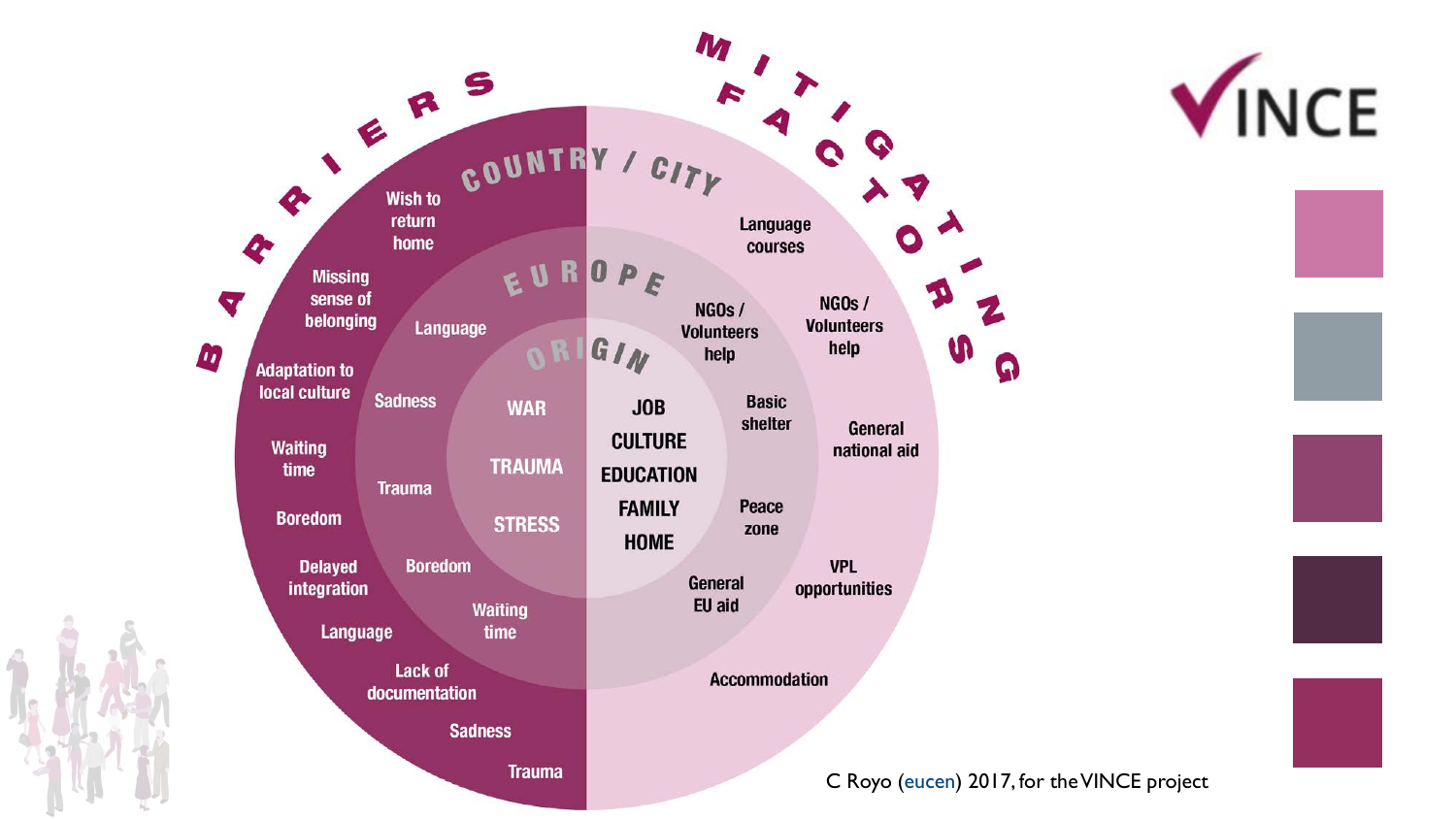# **Why Validation of non-formal and informal learning?**

- VINCE
- VNIL is a **powerful tool** for social inclusion and recognition of the talents and capabilities of individuals towards HE/VET and/or employability
- It does not matter the candidate's origin or background, VNIL is always an option
- The **individualised processes** of VNIL allow newcomers to receive the attention and help they need
- A review of **legislation/regulations** at European, national and even institutional levels is needed, specially if it is harmonised throughout Europe
	- Our professionals must be recognised, their current skills acknowledged and helped to prepare themselves properly for "different" types of VNIL candidates – **training** is a must

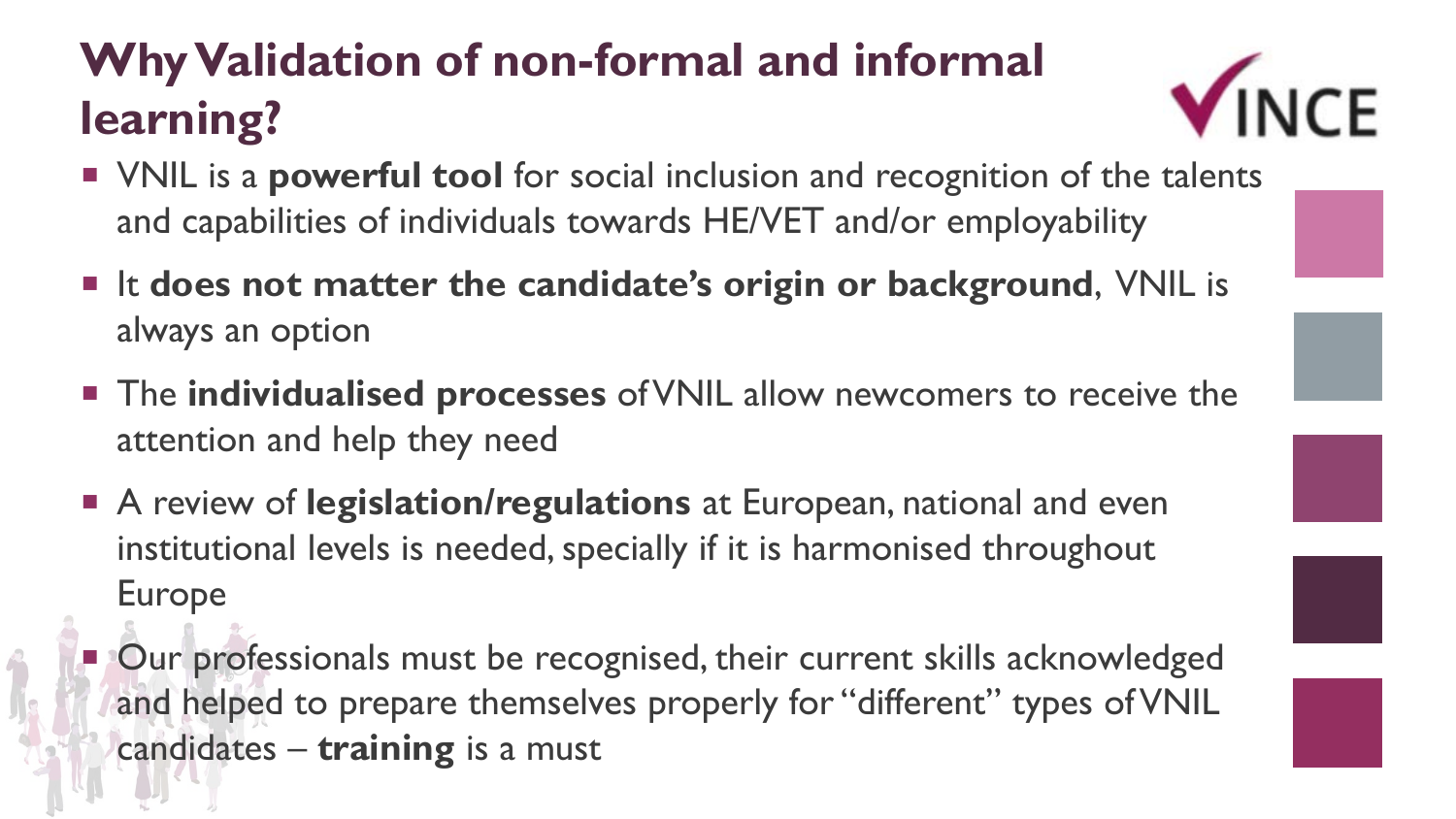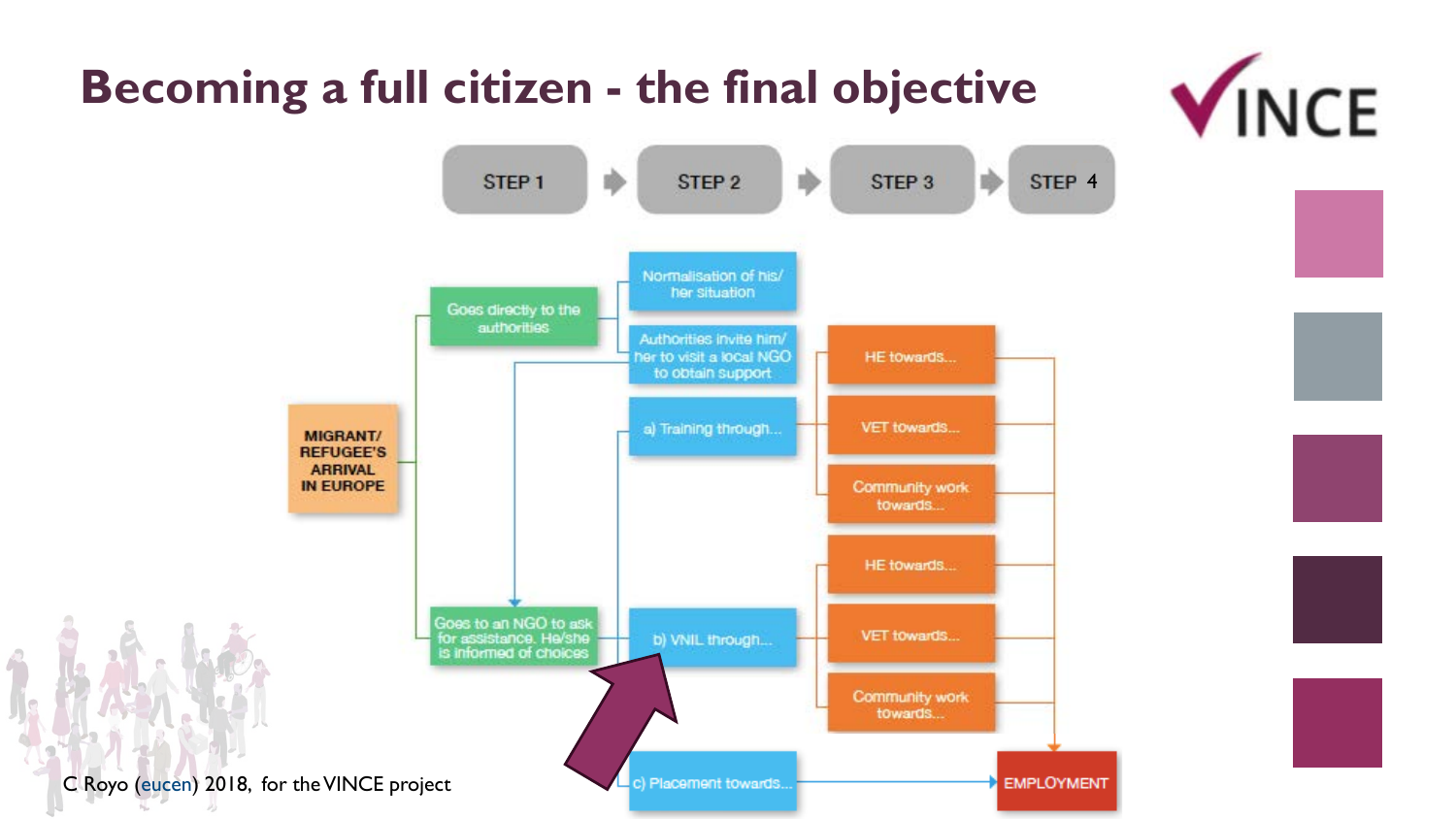# **How were the VINCE tools developed?**

- **INCE**
- VINCE set of tools take into account the situation of newcomers and the challenges and barriers of the current systems in place, taking VNIL as the vehicle for the integration of newcomers
- VINCE collected data **accumulatively**:
	- o Feedback collected by VINCE at national level, consulting with NGOs and associations
	- o External reports and documents, specially CEDEFOP's reports and materials
	- o Results from other projects (e.g. OBSERVAL-Net and others)



- $\triangleright$  VINCE country profiles (37)
	- VINCE Case Studies (68) and interviews with individuals Commentary report
	- VINCE guidelines (5 in 11 languages) based in feedback from newcomers and NGOs
	- VINCE generic training course for VNIL professionals (in EN, FR, DE)
- VINCE Policy Recommendations (in EN, FR, DE)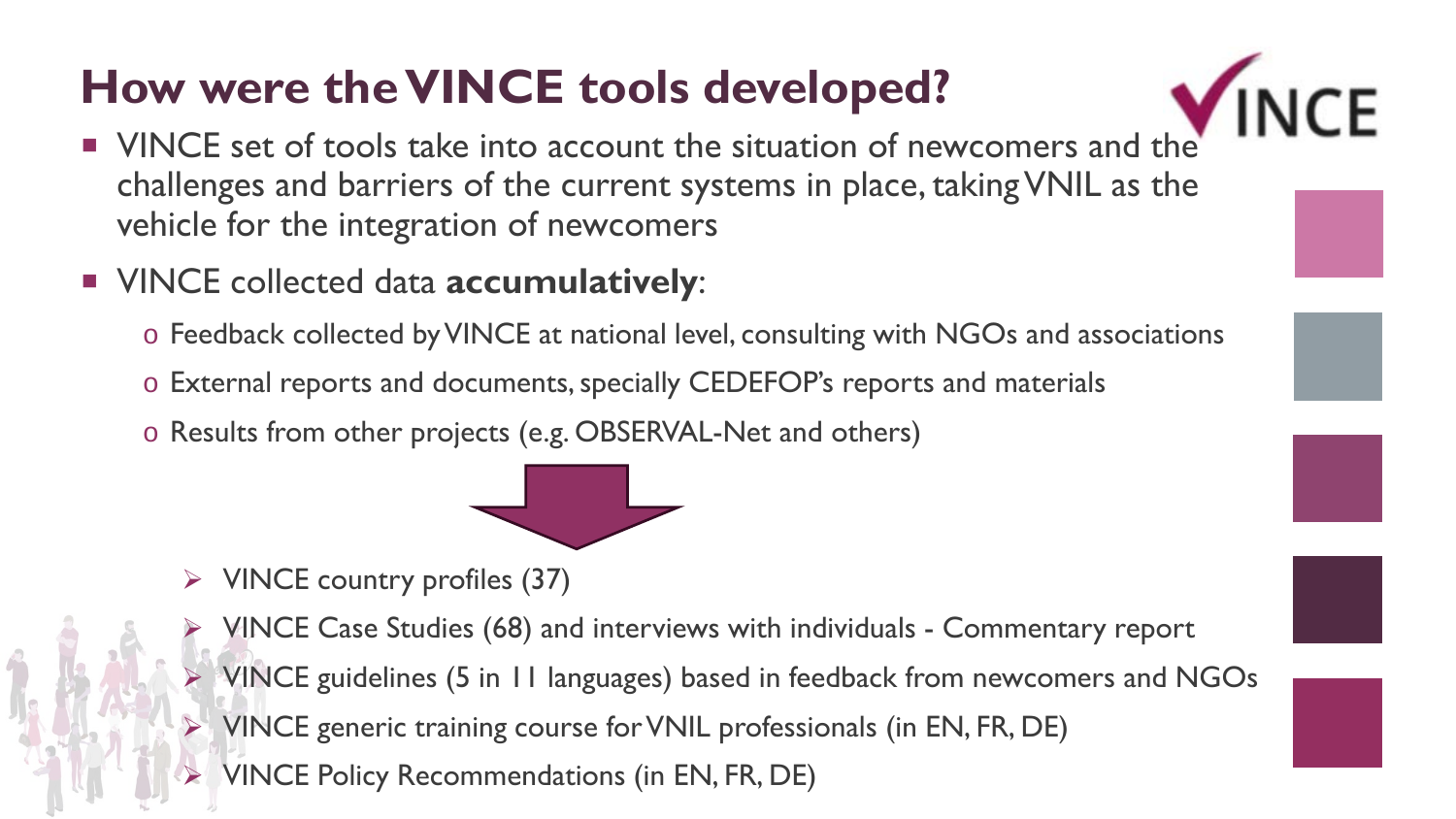#### **VINCE Case Studies and Country Profiles**



**SAULTER SERVER SERVER SERVICE** 

Validation of non-formal and informal learning for higher educated refugees and migrants

#### A VINCE case studies **Commentary Report**

19 October 2018 | Version 2.5





**European based, focusing on** HE and on newcomers

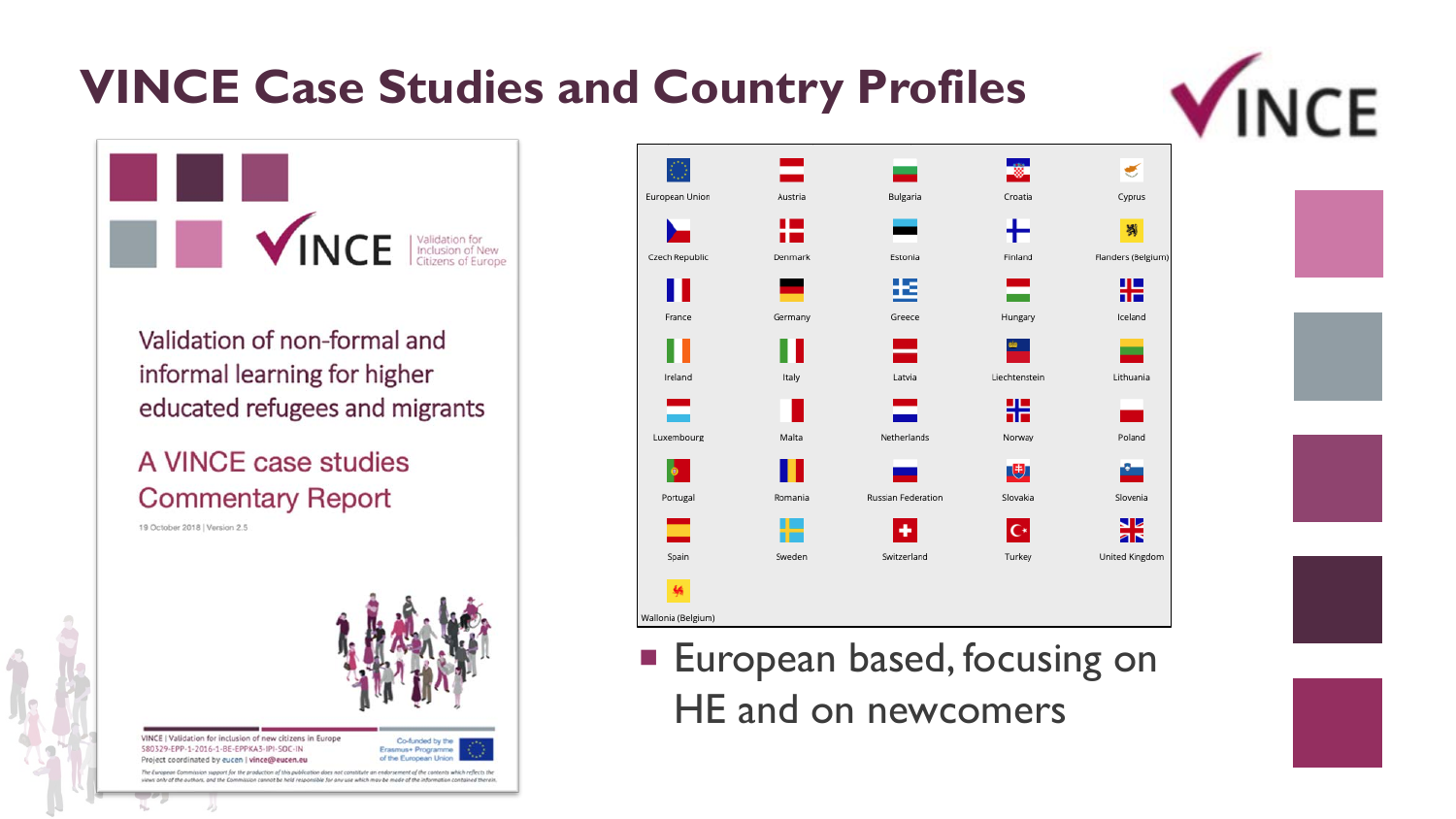# **VINCE Guidelines and Training**

- **Five different guidelines about:** 
	- o Europe
	- o Country
	- o Higher Education
	- o Institution
	- o Validation

Templates for higher education institutions, containing frequently asked questions (FAQs) from refugees and migrants to prepare professionals working with them.

- A training CPD course for Validation professionals to:
	- o Prepare for VPL with newcomers o Explain how to work each VPL stages
	- o Draft an action plan for users

Aims to provide insights and ideas for organising staff training for validation professionals who work with candidates from other countries during their adaptation processes to our society.

VINCE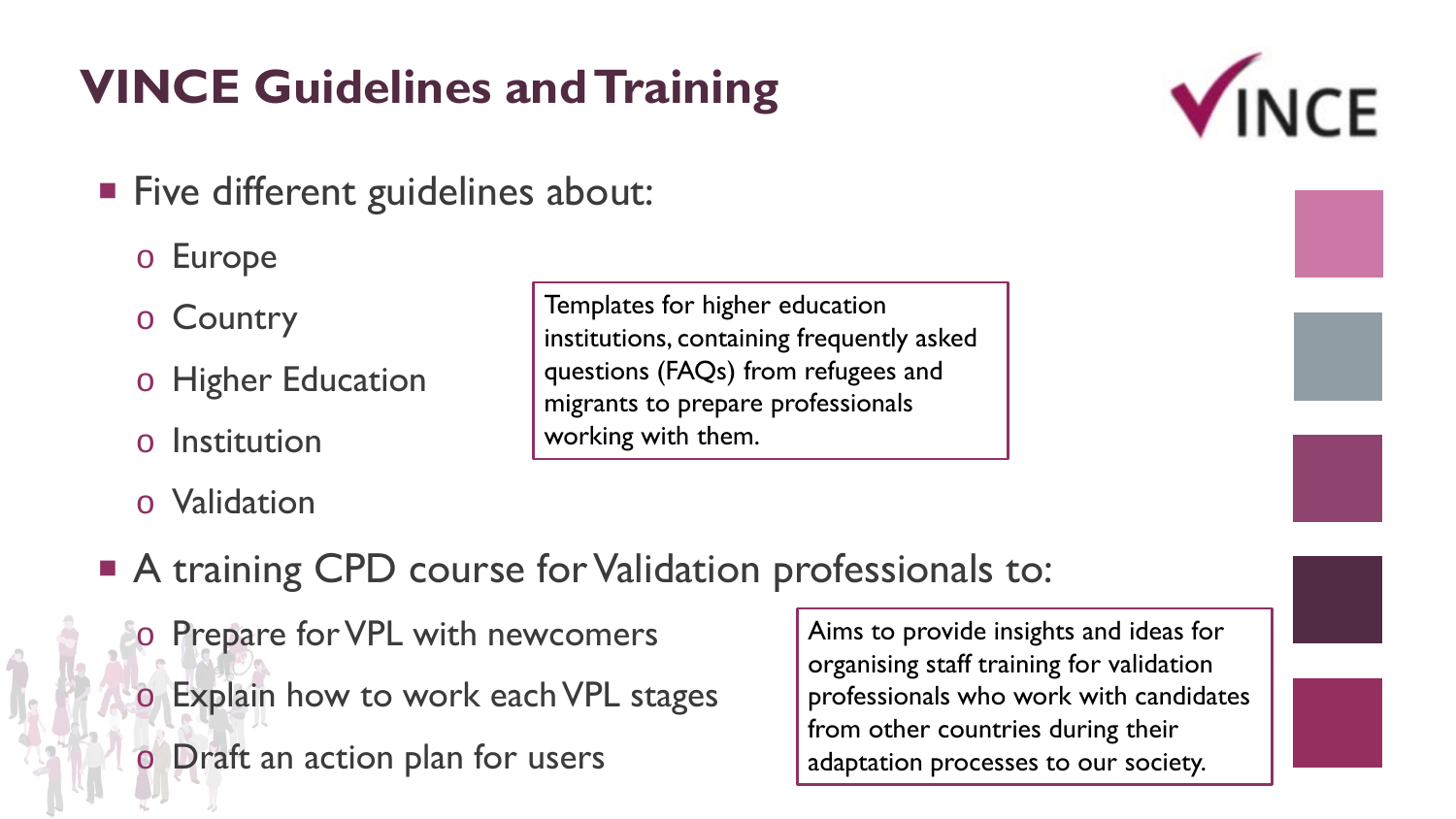### **The VINCE Policy Recommendations**



- This paper is a document that aims at reaching policy makers specially, hoping to make an impact in European policies
- The VINCE findings have pointed out the key issues that policy makers need to take into consideration
- Each recommendation has special interest or relevance for one or several levels of audience
- Each recommendation has a reason and shows a final objective
- The policy recommendations paper might be also useful for newcomers as information to the validation processes
- **The recommendations have been done in a generic way each** user can adapt them to the national context and needs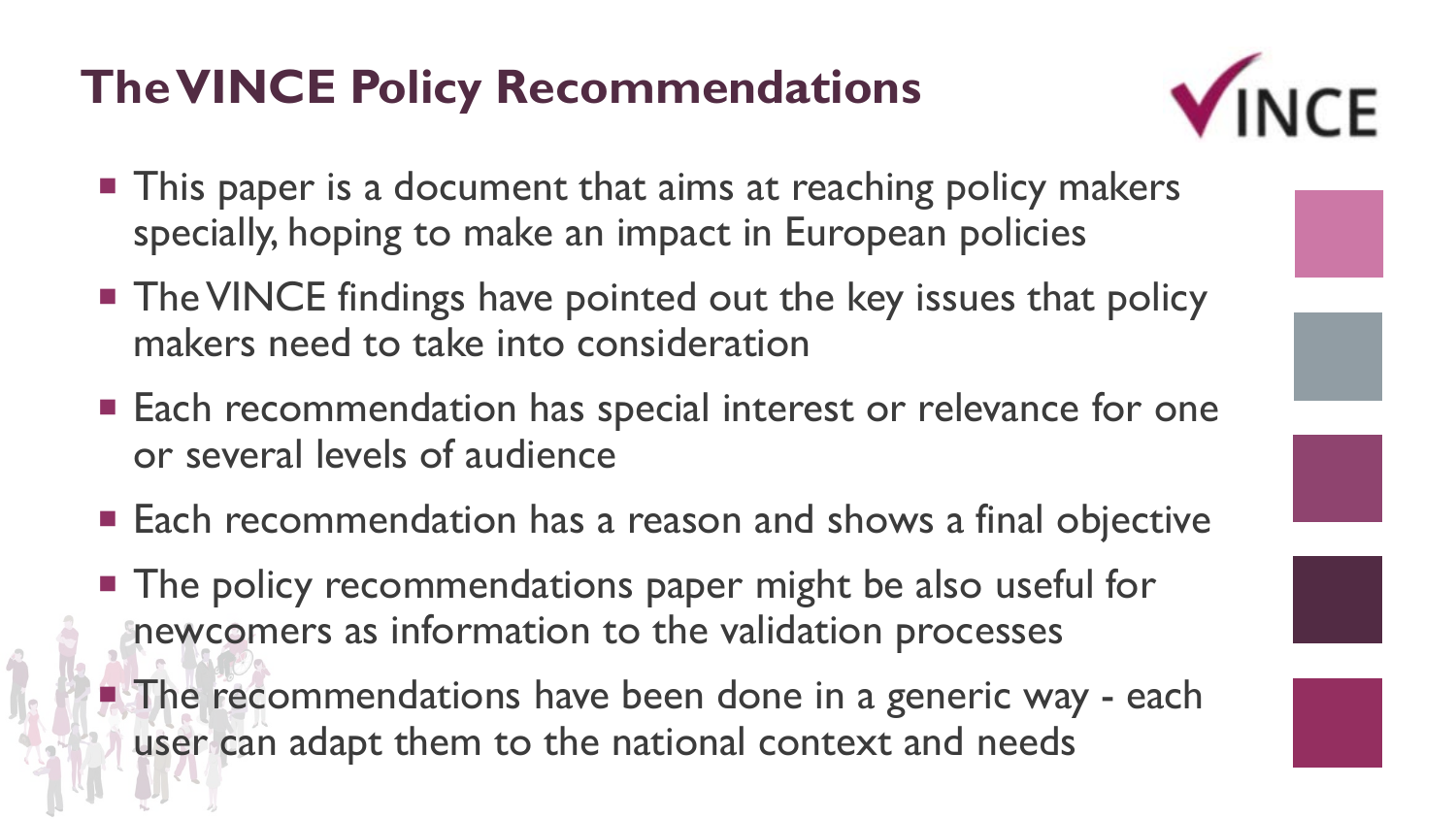## **Policy Recommendations at a glance**



|                                                                                | <b>Policy makers</b><br><b>level</b> | <b>HEIs-VET VNIL</b><br>professionals level | <b>Newcomers</b><br><b>level</b> |  |
|--------------------------------------------------------------------------------|--------------------------------------|---------------------------------------------|----------------------------------|--|
| <b>Communicate/Reach out to inform</b><br>newcomers about VNIL                 |                                      |                                             |                                  |  |
| <b>Engage decision makers to commit and</b><br>invest                          |                                      |                                             |                                  |  |
| Be flexible to make the process adaptable                                      |                                      |                                             |                                  |  |
| <b>Train</b> the professionals                                                 |                                      |                                             |                                  |  |
| Speed up the processes for newcomers                                           |                                      |                                             |                                  |  |
| <b>Reflect and self-assess to estimate how</b><br>VNIL can be improved         |                                      |                                             |                                  |  |
| Monitor success, progress and further needs                                    |                                      |                                             |                                  |  |
| <b>Build community to allow sharing of</b><br>experiences, tools and knowledge |                                      |                                             |                                  |  |

**NOTE:** The ticks show the points with higher interest for each of the levels.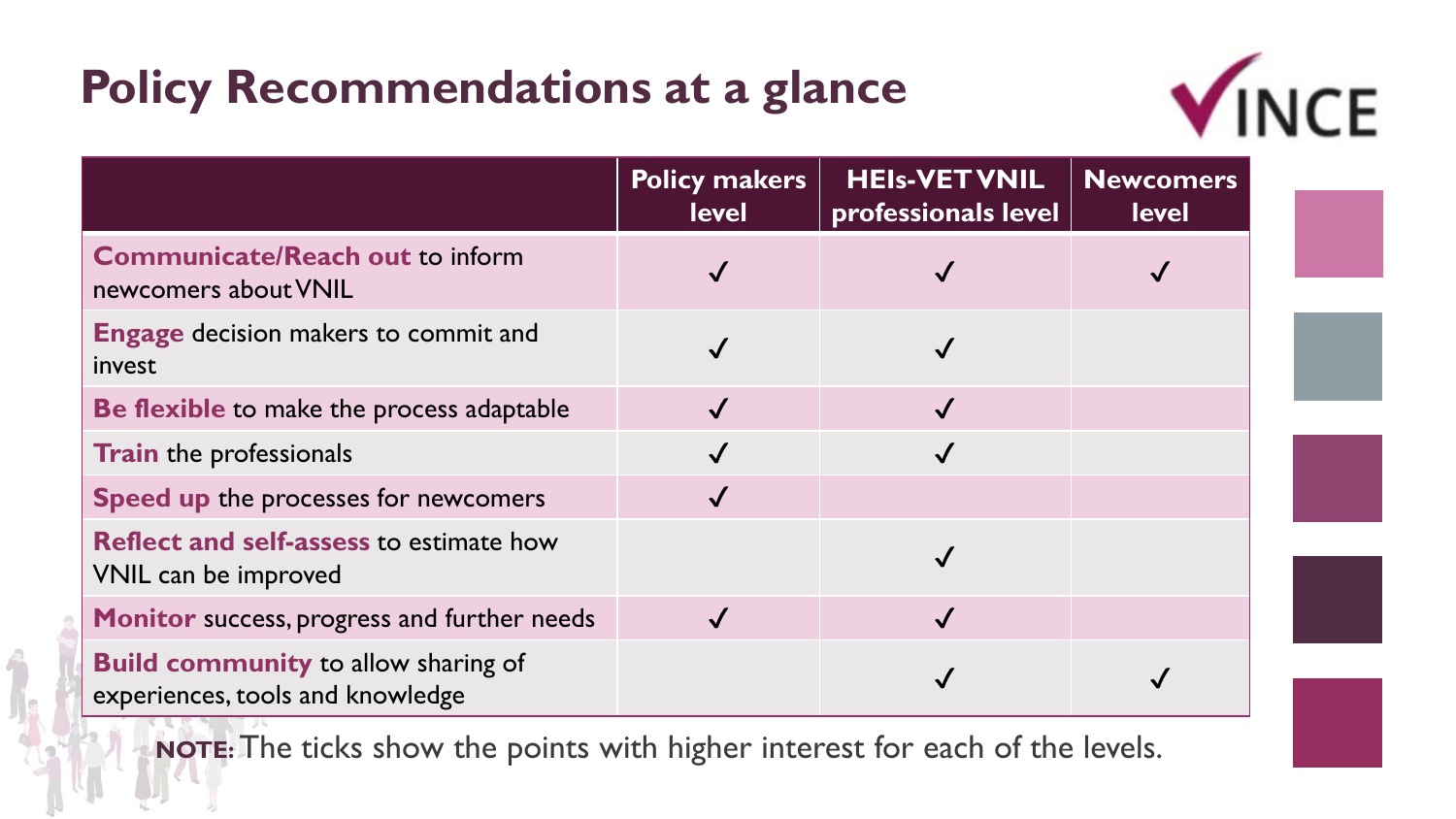# **Where to find the VINCE tools?**

**Country profiles** 

**<https://vince.eucen.eu/validation-in-europe/>**

**Case studies and a commentary report** 

**<https://vince.eucen.eu/experiences/>**

**Guidelines**

**<https://vince.eucen.eu/guidelines/welcome-to-europe/>**

**Generic CPDC for professionals working with newcomers**

**<https://vince.eucen.eu/vince-training-course/>**

**Policy Recommendations** 

**<https://vince.eucen.eu/policy-recommendations/>**

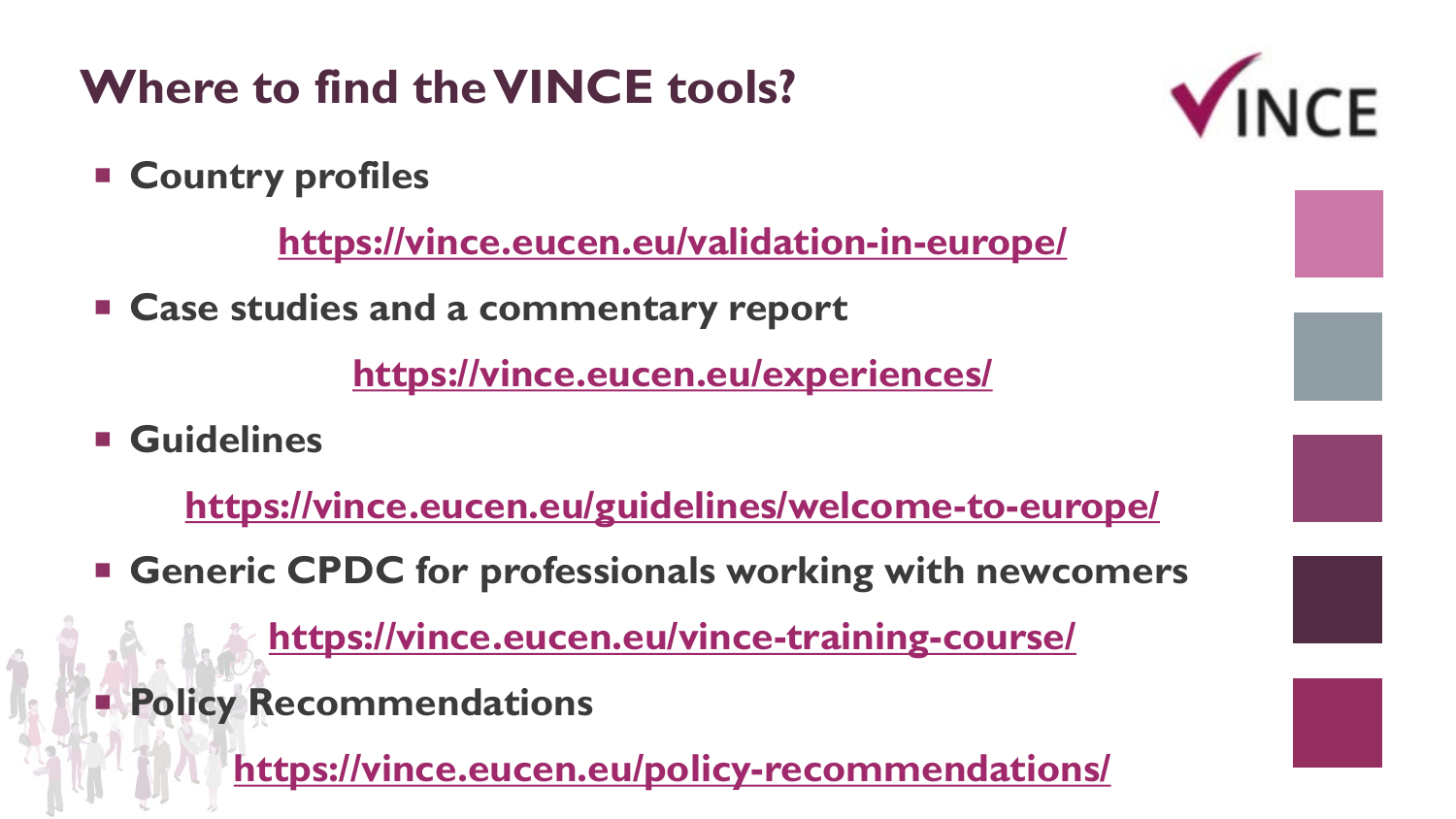#### **So, what can you do now?**



- Visit our website at **https://vince.eucen.eu** and get to know better the tools that we have developed
- **Talk to your colleagues about the VINCE tools**
- Consider if you can apply any of our work and how
- Write to us **projects@eucen.eu** and tell us how you plan to use these tools or how you are using them – tell us if they are working well for you or if you think something should be modified
- Follow us still in Facebook: the online community won't be closed!

**https://www.facebook.com/groups/625674957628908/ Join the VNIL community in LinkedIn to continue talking about VPL https://www.linkedin.com/groups/6539538/**